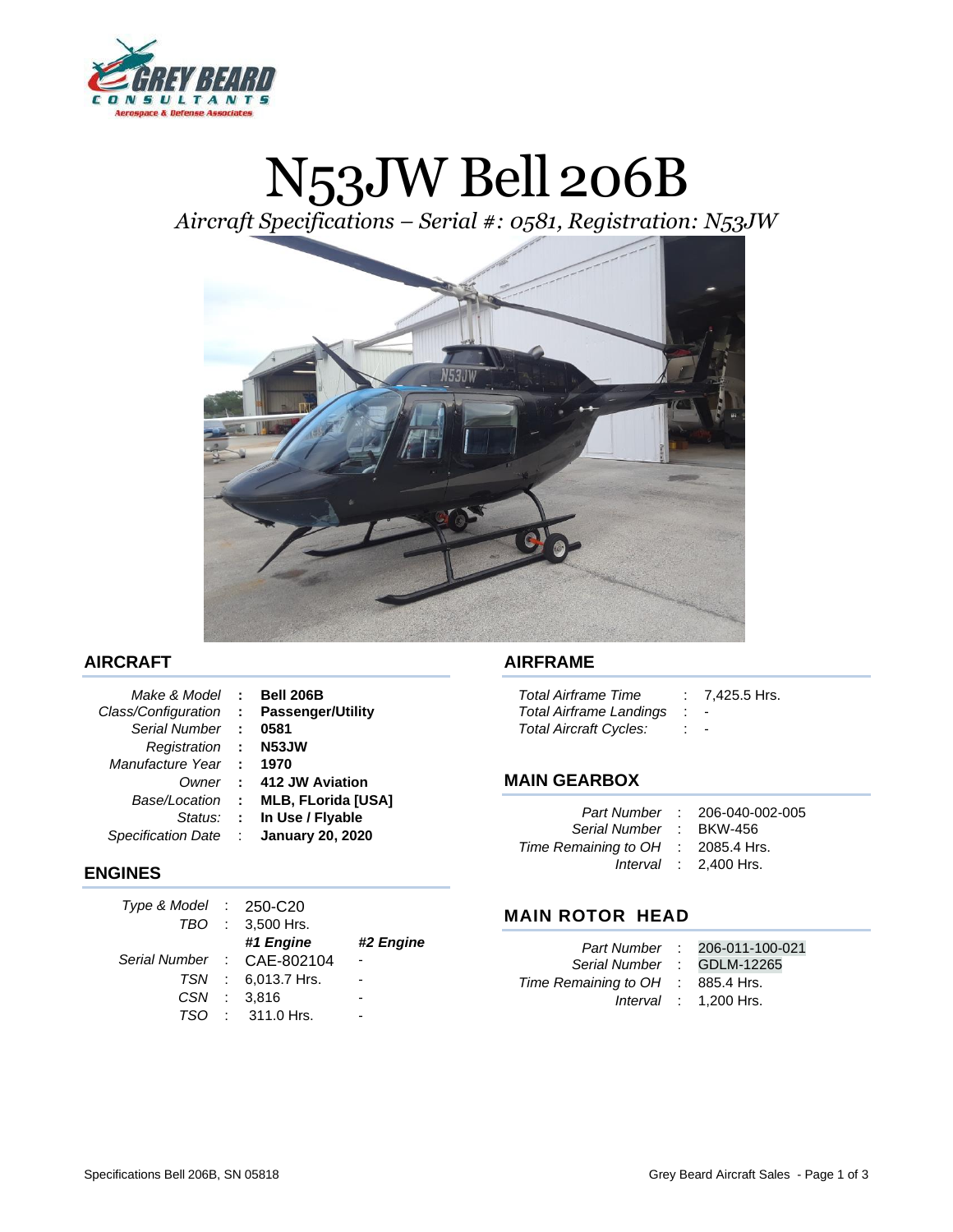## **MAIN ROTOR BLADES**

| Part Number           | 206-010-200-033        |
|-----------------------|------------------------|
| <i>Life Limit</i> :   | 5,000Hours             |
|                       | <b>Time Remaining:</b> |
| <i>Blade Number 1</i> | 1,413.9 HRS            |
| Blade Number 2 :      | 1,413.9 HRS            |
|                       |                        |
|                       |                        |

#### **AVIONICS**

- GTX-327 (TRANSPONDER)
- GNS430W (GPS)
- VHF-FM RADIO #1
- VHF-FM RADIO #2

## **DELIVERED CONFIGURATION**

**THE MARKET WITHOUT PRIOR NOTICE.**

*Total Empty Gross Weight* : 1,797.2 Lbs

**SPECIFICATIONS ARE SUBJECT TO VERIFICATION UPON INSPECTION. THIS AIRCRAFT IS OFFERED SUBJECT TO PRIOR SALE OR LEASE AND MAY BE WITHDRAWN FROM** 

NOTES:

**WEIGHTS**

## **TAIL ROTOR BLADES**

| Part Number | $: 206-016-201-103$               |
|-------------|-----------------------------------|
|             | Life Limit $\therefore$ 2,400 Hrs |
|             | <b>Time Remaining:</b>            |
|             | 2,085.4 Hrs                       |
|             | Blade Number 2 : 2,085.4 Hrs      |
|             |                                   |

## **TAIL GEAR BOX**

| Part Number     |   | 206-040-400-009 |
|-----------------|---|-----------------|
| Recommended TBO |   | 6,000 Hrs       |
| Time Remaining  | ÷ | 5,202.3 Hrs     |

## **ADDITIONAL PHOTOS**

**-**